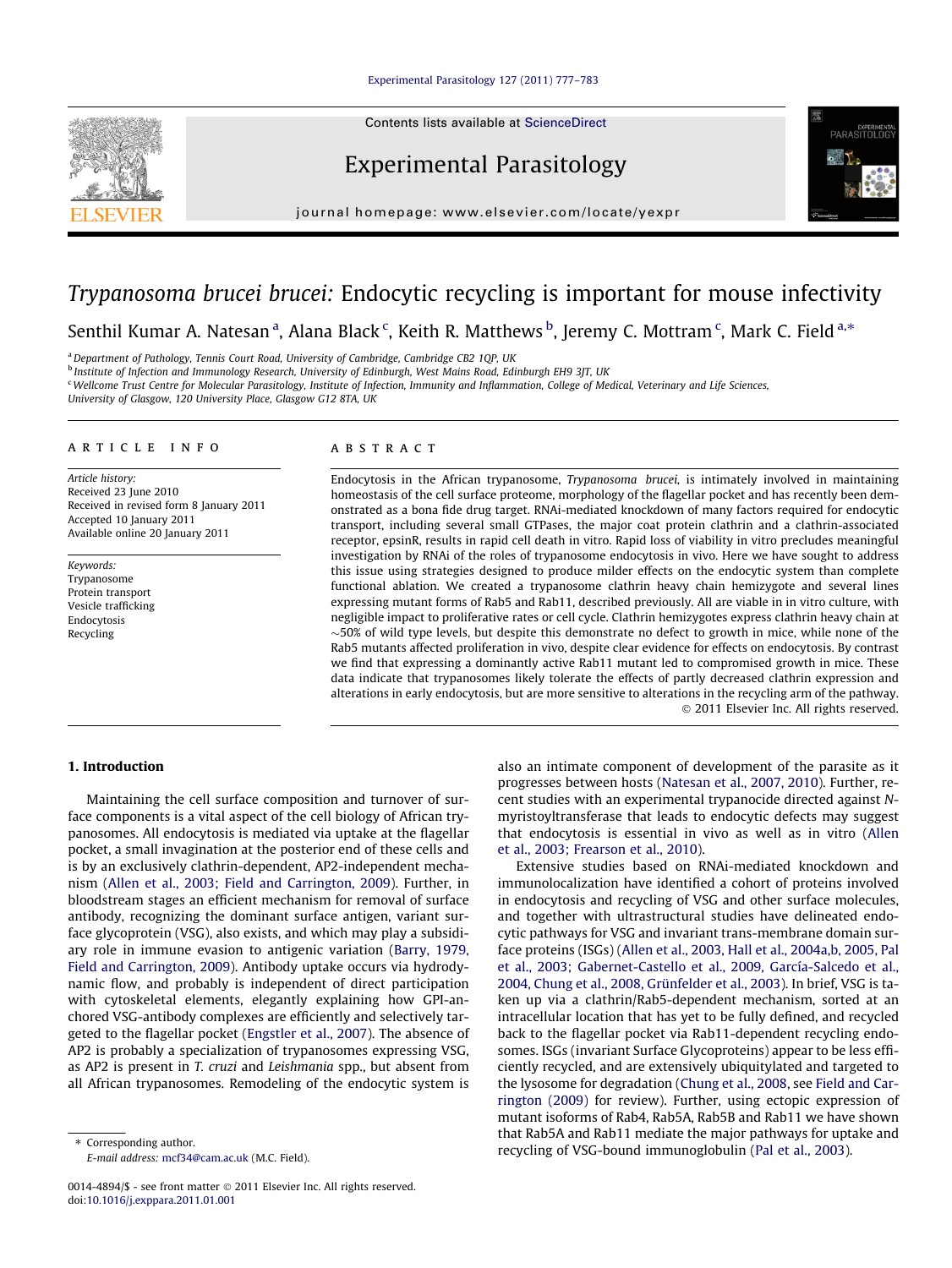Despite these significant advances in determining the cell biology of the endocytic system, there is little information on the role of this pathway in vivo. This is unfortunate, as the ability to test the importance of uptake of VSG-antibody complexes and also the role of the pathway in sensitivity to other immune effectors, for example trypanosome lytic factor, remain to be determined in a physiological setting. This failure has been mainly due to the extreme phenotypes that arise following knockdown of many of the endocytic components, including the clathrin heavy chain, actin, epsinR and Rab5A and Rab11 [\(Allen et al., 2003; García-Salcedo et al.,](#page-5-0) [2004; Gabernet-Castello et al., 2009, Hall et al., 2004a, 2004b,](#page-5-0) [2005\)](#page-5-0). Each of these factors leads to significant loss of viability in vitro, confounding any attempt to separate the influence of the host environment from fundamental cellular functions. Using a clathrin heavy chain hemizygote with very moderate defects in endocytosis and several previously characterized cell lines expressing Rab mutant isoforms, we assessed the importance of endocytosis and recycling in a mouse model of infection.

# 2. Materials and methods

## 2.1. Trypanosomes, in vitro cultivation and mouse infections

Bloodstream form Trypanosoma brucei brucei MITat 1.2 (Lister 427) and procyclic form T. b. brucei MITat 1.2 were grown at 37 °C in HMI-9 or at 27 °C in SDM-79 respectively as previously described ([Brun and Schönenberger, 1979; Hirumi and Hirumi, 1994\)](#page-5-0). To estimate their ability to infect mice in vivo, wild type and manipulated BSF parasites were grown in ICR mice. Mice infected with wild type BSF were culled for humane reasons when parasitaemia was greater than 1  $\times$  10 $^{8}$ /ml. The level of parasitaemia was determined by tail bleed and counting parasites under a microscope over a period of two to seven days post-infection using a haemocytometer. All procedures involving animals and the housing of the animals were performed in accordance with the ethical guidelines of the University of Glasgow or Edinburgh.

#### 2.2. Recombinant DNA manipulations

To overexpress clathrin heavy chain (CLH) in BSF and PCF cells, we PCR amplified the 5112 bp CLH ORF Tb10.70.0830 from wild type 427 genomic DNA using primers TbCLHFNdeI, GCCATATGATGGA TAATCCACTAACCTCTGC, and TbCLHREcoRI, GCGAATTCTCAG TATGGCATCATGTTAGGG. Restriction sites are underlined. The PCR product was blunt cloned into pCR2.1-TOPO vector, and the CLH ORF released by digesting the pCR2.1-TOPO vector using NdeI and EcoRI and cloned into pXS5 and pXS2 to generate pXS5-CLH and pXS2-CLH respectively. Both pXS5-CLH and pXS2-CLH were fully sequence verified and linearized with XhoI or BstXI before electroporation with BSF or PCF parasites. Transfected BSF and PCFcells were grown in HMI-9 media containing 50  $\mu$ g/ml neomycin, to isolate clathrin over-expressing lines. To generate a CLH single allele knockout construct  ${\sim}1\,$  kb from the 5' UTR of Tb10.70.0830 was PCR amplified using primers TbCLH5'UTRF GCGGTACCTACACATAAGTGAAGG AGGG and TbCLH5'UTRR GCCTGGAGCTTTGTTAGTGTCTGTTCC, and  ${\sim}1\,$  kb from the 3' UTR using primers TbCLH3'UTR-F GCACTAGTCACA GGGAAGGGAGATGGGA and TbCLH3'UTR-R GCGAGCTCGCAG CATTGGAAAGATGTGAG and blunt end cloned into pCR2.1-TOPO (Invitrogen). The 5' UTR fragment was released from the pCR2.1- TOPO vector by digesting with KpnI and XhoI and cloned into pXS5:NEO or pXS2:NEO to generate pXS5-CLH5'UTR:NEO and pXS2-CLH5'UTR:NEO, respectively. The 3' UTR was released from the pCR2.1-TOPO vector by digesting with SpeI and SacI and cloned into pXS5-CLH5'UTR:NEO or pXS2-CLH5'UTR:NEO to generate pXS5-CLH5'3'UTR:NEO and pXS2-CLH5'3'UTR:NEO, respectively. pXS5-CLH5'3'UTR:NEO and pXS2-CLH5'3'UTR:NEO were used to replace a single allele of CLH in the BSF and PCF genome, respectively. Both constructs were sequence verified and restriction digested with KpnI and SacI prior to electroporation with BSF or PCF parasites. Positive transformats were selected on HMI-9 media containing 50 µg/ml neomycin. All transgenic cell lines described here were cloned by limiting dilution prior to further analysis.

#### 2.3. Quantitative real-time PCR

Total RNA from T. brucei BSF and PCF parasites were extracted using the Qiagen RNeasy mini kit. Synthesis of cDNA was performed in a  $25 \mu l$  reaction volume with  $2 \mu g$  RNA and oligo dT primers using the superscript II reverse transcriptase kit (Stratagene). Further, PCR amplification of a 125 bp fragment of clathrin (4286–4410 bp) was performed either under standard PCR conditions or in a reaction mixture containing cDNA and IQ-SyBr-green supermix using a mini-opticon instrument (BioRad) using the primers qRTCLHF ATACGTGCCCTCAAAACCTG and qRTCLHR GGATTCGAGGTATGGCAGAA.

#### 2.4. Protein electrophoresis and western blotting

SDS lysates from  $1 \times 10^6$ – $1 \times 10^7$  cells were separated on 12% SDS–polyacrylamide gels and wet-blotted onto PVDF membrane (Immobilon, Millipore, Bedford, MA), blocked with 5% milk in TBS-T (Tris-buffered saline, 0.5% Tween 20) for two hours at room temperature and probed with antibody to CLH at 1:1000, Rab5A at 1:1000, Rab11 at 1:2000 and BiP at 1:10,000 in 1% milk followed by HRP-conjugated goat anti-rabbit IgG (Sigma) or rabbit anti-mouse IgG (Sigma) at 1:10,000 dilution in 1% milk in TBS-T. Detection was by chemiluminescence and exposure to X-ray film (Kodak BioMax MR).

# 2.5. Southern blotting

Southern blotting was performed using 5 µg of genomic DNA isolated from BSF or PCF parasites in log phase [\(Medina-Acosta](#page-6-0) [and Cross, 1993\)](#page-6-0). Genomic DNA was digested with NaeI and NdeI, separated by electrophoresis and transferred to a nitrocellulose membrane and probed with specific probes for CLH and Neomycin. Hybridization and washing was done as described previously ([Sambrook et al., 1989](#page-6-0)).

#### 2.6. Cell cycle progression

Trypanosomes were harvested by centrifugation, washed with PBS and fixed with 4% PFA in ice-cold vPBS. Immunofluorescence was performed as described previously [\(Field et al., 2004\)](#page-5-0). Specimens were analyzed on a Nikon Eclipse epifluorescence microscope equipped with a Hammamatsu CCD camera and data collected in Metamorph under non-saturating conditions (Molecular Devices). For determination of position in cell cycle cells were stained using DAPI, as described [\(Field et al., 2004](#page-5-0)); at least 200 cells were examined for each condition.

#### 2.7. Transferin uptake assay

Mid-log phase BSF WT or BSF CLH-1KO cells from culture were harvested, washed and resuspended in serum-free HMI-9 containing 1% BSA at a concentration of  $\sim$ 1  $\times$  10<sup>7</sup> cells/ml. Resuspended cells were incubated for 30 min at 37  $\degree$ C and 125  $\mu$ g/ml of Alexaconjugated transferrin (Molecular Probes) was added. Aliquots were removed at 0, 5, 10, 15 and 20 min intervals after the addition of transferrin and placed immediately on ice. Cells were washed with vPBS, fixed with 1% formalin in PBS and transferrin accumu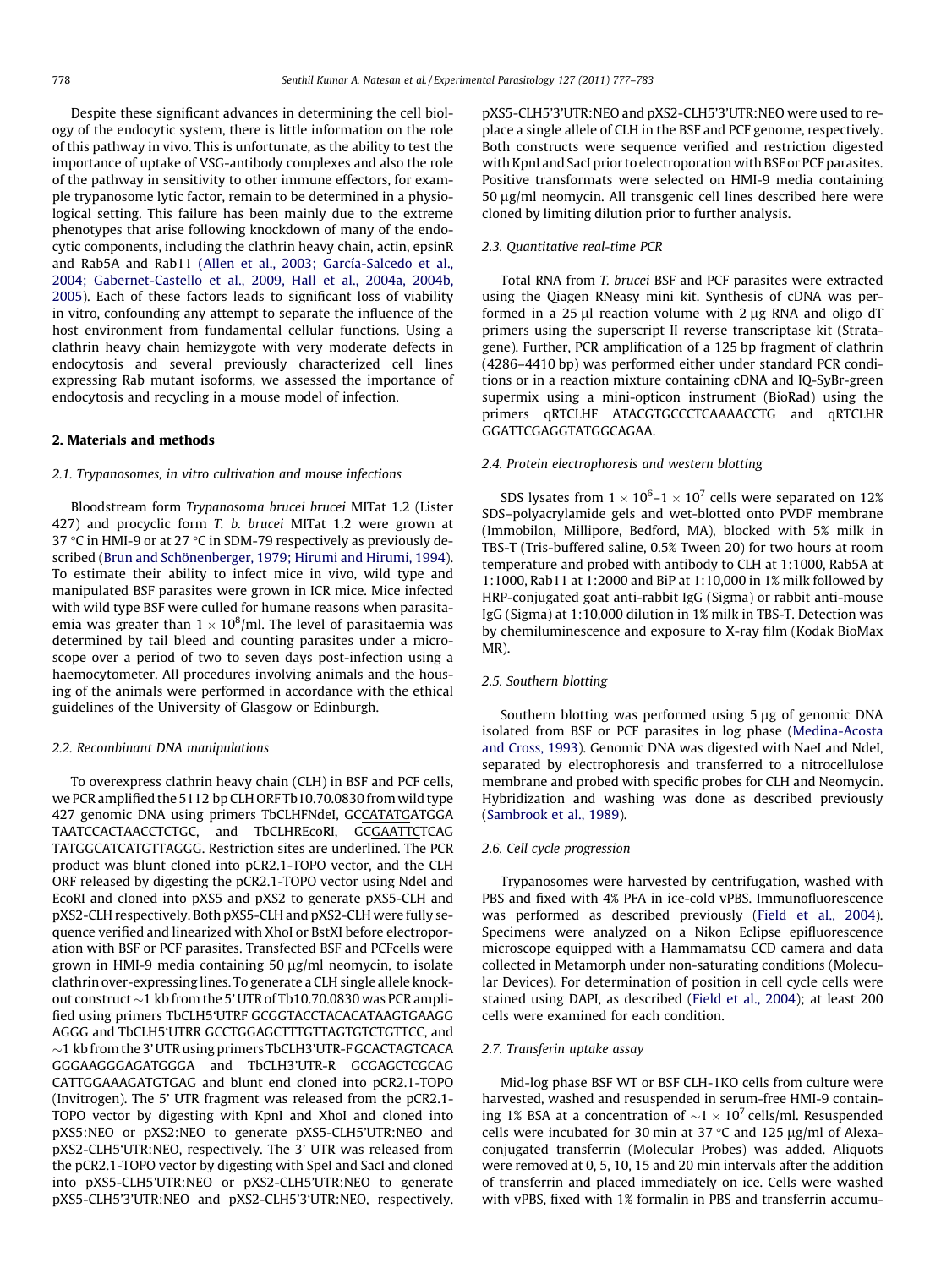<span id="page-2-0"></span>lation was quantified using a CyAn ADP fluorescent activated cell sorter (DakoCytomation).

# 3. Results and discussion

#### 3.1. Over-expression of CLH in BSF parasites is lethal

BSF parasites have a very high endocytic rate compared to the PCF parasites. We first attempted to increase endocytic rate still further by over-expressing CLH in both BSF and PCF parasites, by inserting the clathrin ORF into a ribosomal promoter region using the vector pXS5-CLH in BSF and into the inter-tubulin region using pXS2-CLH in PCF parasites (see Section 2). After electroporation of BSF with pXS5-CLH, we were unable to obtain neomycin resistant positive transformants after multiple attempts, despite efficient and successful transformation with control constructs. However we were able to obtain neomycin resistant positive transformants in PCFs after electroporation with pXS2-CLH (data not shown).



Thus, these data suggest that over-expression of CLH in BSFs is not possible at this level, whereas augmentation of expression can be achieved in PCFs. This is consistent with previous work demonstrating increased clathrin protein expression in procyclic cells over-expressing Rab5A [\(Koumandou et al., 2008\)](#page-6-0) and may suggest that the level of clathrin that is present in the BSF is the maximum that the cell can tolerate.

#### 3.2. A single copy of CLH is sufficient for normal proliferation of BSF and PCF parasites

Having failed to augment expression of clathrin in BSFs, we turned to a single knockout approach, where we sought to generate hemizygote lines, in an attempt to partially down-regulate endocytosis. Single allele knockout mutants were generated by replacing the CLH ORF in both BSF and PCF parasites by homologous recombination of a construct containing the neomycin resistance gene flanked by  ${\sim}1$  kb sequences from the 5' and 3' UTR of the CLH



Fig. 1. Generation and characterization of TbCLH hemizygotes. Panel A: Top inset; Southern blotting of genomic DNA confirming the knockout of one allele of CLH in both BSF and PCFs. 5 µg of genomic DNA from wild type parasites and single knockout mutants were restriction digested with NdeI and NaeI to generate a 3.7 kb fragment in the wild type allele (left panel) and a 4.9 kb fragment in the knockout allele (right panel). Hybridization with a specific probe for CLH and neomycin shows the presence of neomycin cassette at the correct molecular weight for authentic insertion (right panel). Positions of co-electrophoresed molecular weight markers are indicated at left of the panels. Middle inset; PCR for wild type allele using primers p1 and p2 resulted in a 2.65 kb product in both wild type and single knockout BSF and PCF parasites. However a 50% reduction in the amount of PCR products was observed in the BSF and PCF single knockout alleles confirming the loss of a single clathrin coding allele. PCR for knockout allele using primers p2 and p3 resulted in a 2.6 kb product only in the single knockout parasites. Bottom inset; schematic representation of the TbCLH locus before (427) and after (KO) integration of the neomycin knockout construct. Restriction sites and sizes of predicted fragments generated are shown underlined. Positions of the oligonucleotide probes used in the Southern blots are shown as thick black bars. Positions of primers used in PCRs and the size of predicted PCR products are represented. Panel B: TbCLH BSF (left panels) or PCF (right panels) hemizygotes exhibit minor defects in proliferation. Top: Growth curves of TbCLH hemizygotes (open symbols), compared to wild type parental lines (closed symbols). Cells were subcultured every 48 h. The experiment has been performed three times with the standard deviation between replicates shown. Bottom: TbCLH BSF or PCF hemizygotes exhibit no defects in cell cycle progression. Cells were stained with DAPI to visualize the kinetoplast and nucleus, and numbers of cells with the indicted organellar composition determined by fluorescence microscopy. Wild type parental cells are shown as closed symbols and the hemizygotes as open symbols.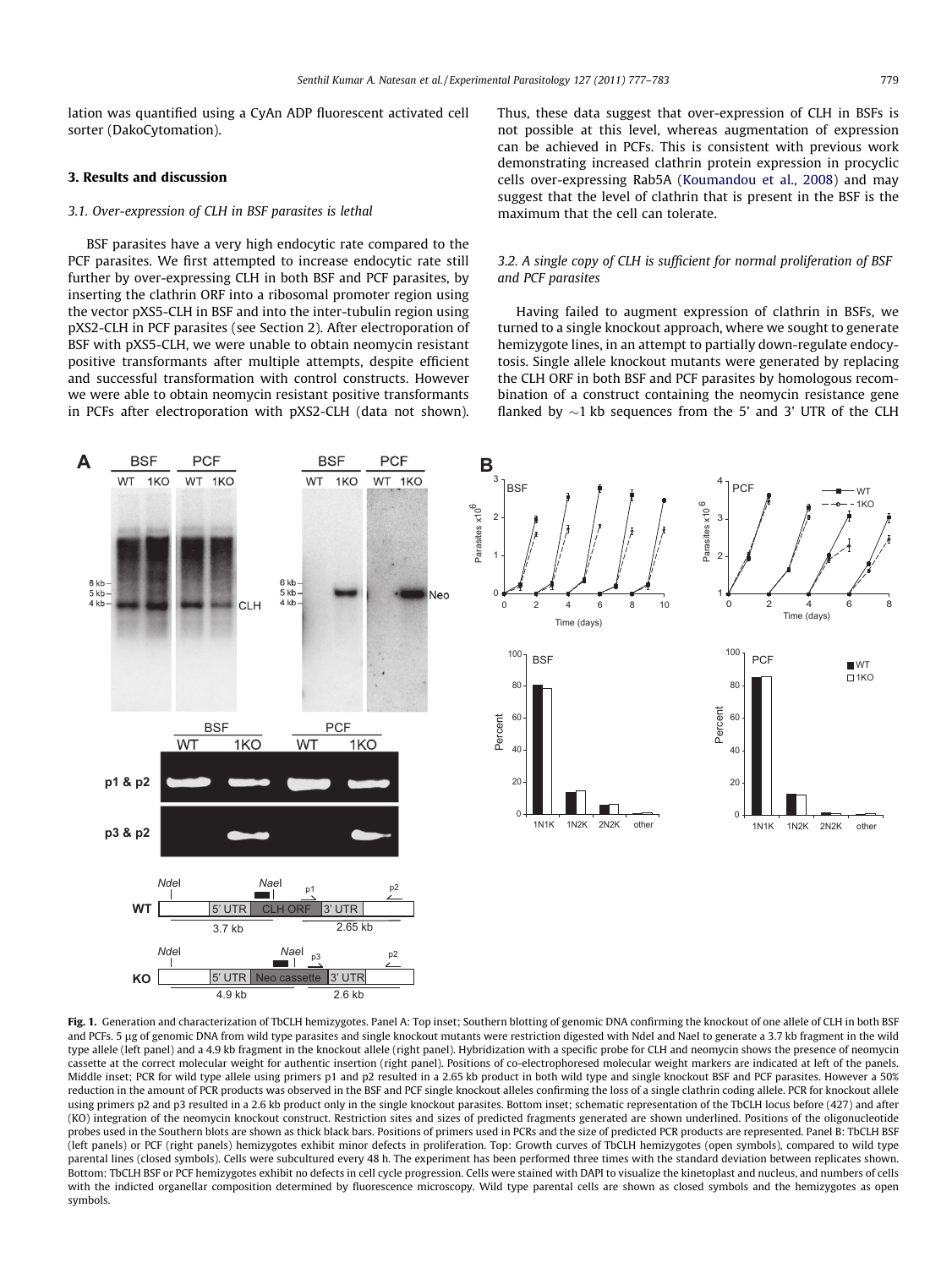<span id="page-3-0"></span>ORF. Positive transformants were selected by culturing transfected parasites with neomycin.

To confirm deletion of a single copy of CLH in both BSF and PCF single allele knockouts, we performed Southern blotting. Digestion of wild type genomic DNA with enzymes NdeI and NaeI resulted in a  $\sim$ 3.7 kb DNA fragment which includes a part of both the 5' UTR and CLH ORF. However, in the single allele knockout mutants a 3.7 kb DNA fragment from the wild type allele and a 4.9 kb DNA fragment resulting from the knockout allele would be expected ([Fig. 1A](#page-2-0)). Using specific probes targeting CLH and neomycin ORF regions in the excised DNA fragment, we were able to confirm the correct insertion of the knockout construct ([Fig. 1](#page-2-0)A). In single allele knockout mutants we detected a decrease in hybridization signal intensity from the  ${\sim}$ 3.7 kb DNA fragment representing CLH ORF when using the clathrin probe. On using the neomycin probe we were unable to detect any hybridization signal in the wild type

cells, but were able to detect a  $\sim$ 4.7 kb DNA fragment in the single allele knockout mutants confirming the deletion of CLH allele and the integration of neomycin cassette [\(Fig. 1](#page-2-0)A). In addition we performed PCR using genomic DNA as template from wild type and modified cells. Primer p1 (ATACGTGCCCTCAAAACCTG) corresponds to sequence within the clathrin coding region, primer p3 (CTATCAGGACATAGCGTTGG) to the neomycin coding region and primer  $p2$  (ACGTTTCTCCCTTTCCCTCC) to  $\sim$ 740 bp downstream to the clathrin 3'UTR region used for generation of the KO allele. Reactions using primers p1 and p2 amplified a 2.7 kbp product representing the wild type allele in both wild type and single knockout parasites ([Fig. 1](#page-2-0)A). PCR with primers p2 and p3 resulted in a 2.6 kbp product only in the single knockout parasites representing the knockout allele, confirming the single allele knockout ([Fig. 1A](#page-2-0)). Deletion of a single CLH allele from BSF and PCF parasites generated only a minor defect in the proliferation of these cells in



Fig. 2. Expression of clathrin heavy chain mRNA and protein and in vivo phenotype of TbCLH hemizygotes. Panel A: Western blot using  $1 \times 10^6$  cell equivalents demonstrating the down-regulation of TbCLH protein in both BSF and PCF hemizygotes. The ER chaperone BiP is expressed equally in both wild type and hemizygote parasites. Representative experiment of three. Panel B: qRT-PCR analysis of TbCLH mRNA levels, using total RNA obtained from wild type and hemizygote parasites, indicate a down-regulation of CLH in hemizygotes. The experiment has been preformed twice with the standard error indicated. Wild type data are black bars, hemizygote data open bars. Panel C: Uptake of Alexa488-conjugated transferrin in both wild type and TbCLH hemizygote parasites. Wild type data in black symbols, hemizygote data in open symbols. Accumulation reached a maximum by 10 min, but there is a significant reduction in the amounts of Alexa488-conjugated transferrin endocytosed by the CLH-1KO parasites, suggesting down-regulation in endocytosis. Representative data from three experiments. Panel D: A single allele of TbCLH is sufficient to maintain normal infection rates in mouse.  $1 \times 10^4$  wild type or TbCLH hemizygote BSF parasites were used to infect five different mice in each cohort. Parasitaemia was determined by tail bleed from two to five days post-infection and data from individual mice are shown. There was no significant difference in the ability of the TbCLH hemizygotes to infect mice compared to the wild type parasites.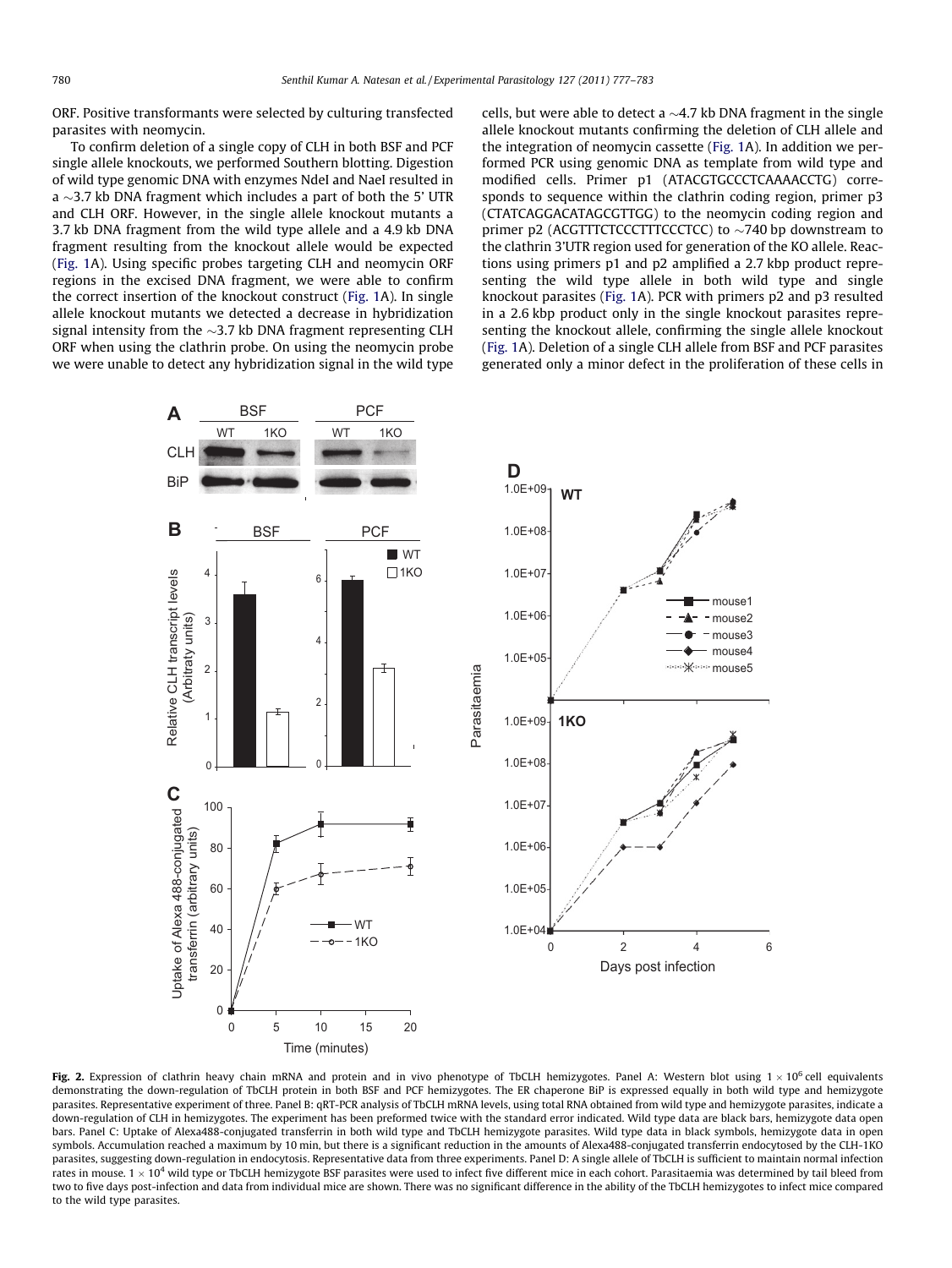<span id="page-4-0"></span>culture [\(Fig. 1B](#page-2-0)). However there was no significant defect to cell cycle progression [\(Fig. 1B](#page-2-0)) suggesting that removal of one CLH allele did not perturb mitosis or cytokinesis.

## 3.3. Endocytosis is down-regulated in BSF single allele knockout mutant but their ability to infect mouse is unaltered

To both confirm and characterize the CHC single allele knockout mutants we measured the levels of CLH expression. By western blotting we found the amounts of CLH in both BSF and PCF hemizygotes reduced to  ${\sim}50\%$  compared to the wild type while there was no change in the amounts of BiP, an ER marker [\(Fig. 2A](#page-3-0)). We also performed quantitative RT-PCR with RNA extracted from wild type and hemizygote parasites and again detected a significant decrease in the levels of CLH transcripts ([Fig. 2B](#page-3-0)). Together these data indicate that we have indeed generated a single knockout, that this resulted in decreased clathrin protein, but that this was compatible with viability, i.e. clathrin is haplo-sufficient. Importantly, we did not detect an increase in the number of cells with enlarged flagellar pockets (BigEye cells, [Allen et al., 2003](#page-5-0)) in the BSF hemizygote, a hallmark of severely depressed clathrin expression and resulting from imbalance of bulk membrane flux though the flagellar pocket ([Allen et al., 2003\)](#page-5-0). However, we previously noted that the BigEye phenotype was only detected in BSF cells where the majority of clathrin protein had been lost ([Allen et al., 2003](#page-5-0)), suggesting that a threshold has to be reached before the onset of morphological defects; presumably the single allele in the hemizygotes is sufficient to avoid this.

To investigate if decreased clathrin expression altered endocytic activity we analyzed the ability of BSF CLH hemizygote cells to endocytose Alexa488-conjugated transferrin and quantified uptake by fluorescence-activated cell sorting (FACS). In both wild type and CLH hemizygotes transferrin accumulation reached a maximum by ten minutes ([Fig. 2C](#page-3-0)). However there was a significant reduction in the total amount of transferrin accumulated, with  $\sim$ 25% less in the hemizygote cells compared to wild type [\(Fig. 2C](#page-3-0)). We interpret the decrease in steady state levels of transferrin to slower uptake rates in the presence of an unaltered degradation rate [\(Pal et al., 2003;](#page-6-0) [Mackey et al. 2004; O'Brien et al. 2008\)](#page-6-0). Therefore, despite the absence of a clear impact on bulk membrane flow a small but significant effect in receptor-mediated endocytosis is found in the hemizygote cells; the uncoupling of specific protein from bulk membrane endocytosis is similar to that previously observed for epsinR, where decreased endocytosis of several proteins was found but the BigEye morphology was not observed ([Gabernet-Castello](#page-5-0) [et al. 2009\)](#page-5-0).



Fig. 3. Over-expression of the TbRab11QL variant reduces the ability of BSF parasites to infect mice. Panel A: Characterization of BSF parasites over-expressing Rab5A and Rab11. Western blots using  $1 \times 10^7$  cells demonstrating the over-expression of WT, QL and SN isoforms of both TbRab5A and TbRab11 in transgenic parasites. TbBiP, an ER protein, remains unchanged across the parasite lines. Panel B: Over-expression of TbRab11 isoform in BSF parasites reduces the ability of BSF parasites to infect mice. Left panels; Inoculation of  $1 \times 10^6$  BSF parasites over-expressing TbRab11 WT, QL and SN isoforms in mice demonstrates normal levels of parasitaemia. Panel C; Inoculation of 5  $\times$  10<sup>3</sup> BSF parasites over-expressing the TbRab11QL isoform in mice attenuates infectivity. Other isoforms did not exhibit altered levels of parasitaemia and no attenuation of infectivity/survival in mice was obtained with any of the Rab5 isoform cell lines. The experiment was performed three times with cohorts of four or five mice in each instance, and a representative graph is presented. † mice were culled if parasitaemia was greater than 1  $\times$  10<sup>8</sup> cells/ml.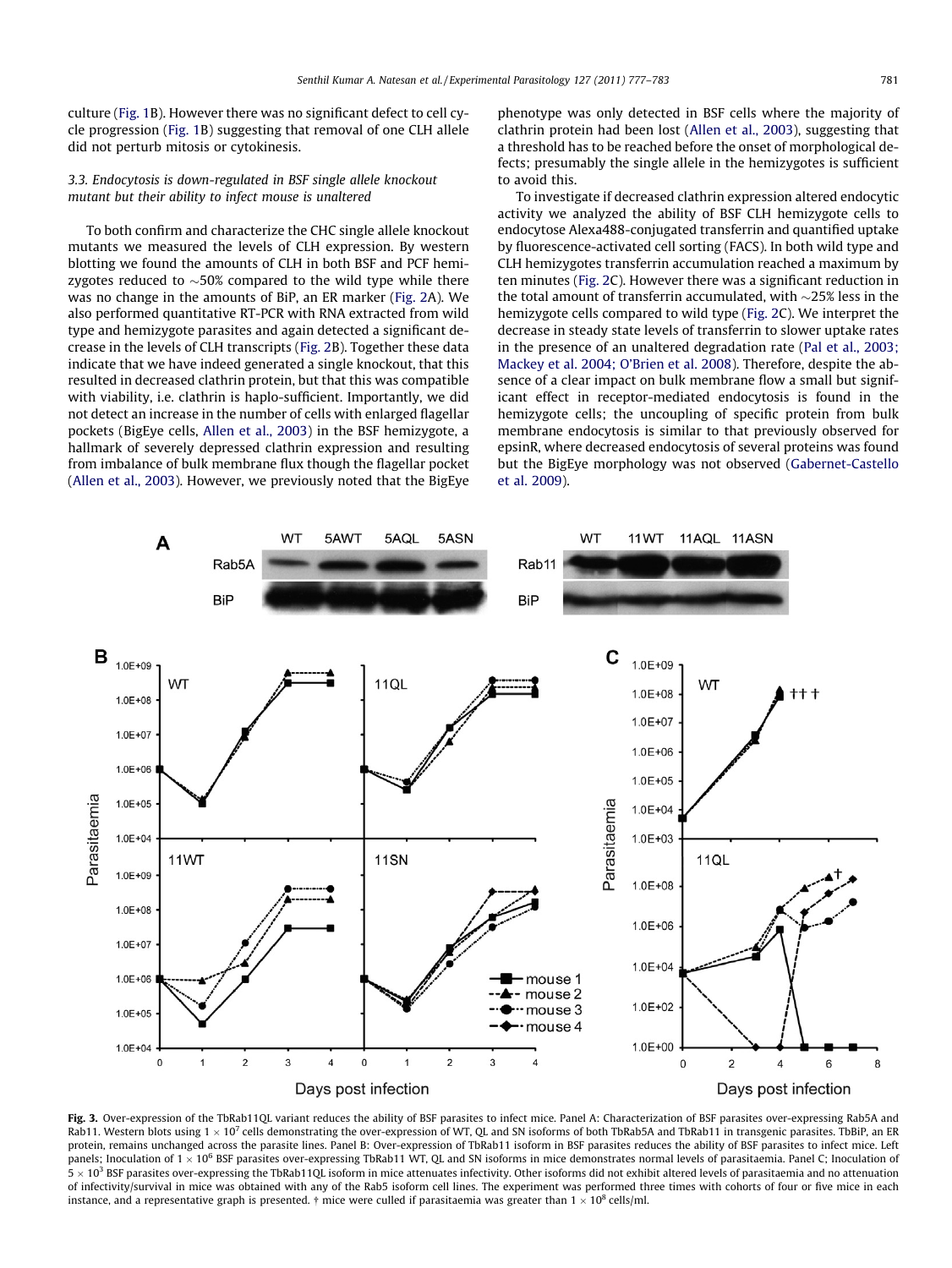<span id="page-5-0"></span>Next we investigated if the reduced clathrin expression in the hemizygote cells was sufficient for infection or proliferation in the mammalian host by inoculating mice with low numbers of parasites (1  $\times$  10<sup>4</sup> cells). Wild type BSF parasites produced a parasitaemia of  ${\sim}1 \times 10^9$  parasites ml $^{-1}$  five days post-infection ([Fig. 2D](#page-3-0)). Similarly, the hemizygote cells were able to cause parasitaemia without any significant difference to the wild type for four of five mice, and a minor impact on infection in only one animal ([Fig. 2D](#page-3-0)). Therefore while the hemizygote cells have reduced levels of clathrin, which is reflected in decreased transferrin accumulation, this level is still sufficient for robust growth in mice.

#### 3.4. Rab11 is important in infection of the mammalian host

In bloodstream trypanosomes several small GTPases (Rabs) mediate various endocytic pathways. Rab4 regulates lysosomal delivery, while Rab5A and Rab11 are involved in early endocytosis and recycling respectively ([Pal et al., 2003; Hall et al., 2004a,](#page-6-0) [2004b, 2005](#page-6-0)). Over-expression of Rab5A and Rab11 mutants in bloodstream cells leads to defects in trafficking of transferrin and anti-VSG antibodies, while manipulation of Rab4 has little impact ([Pal et al., 2003\)](#page-6-0).

To investigate involvement of Rab4, Rab5A and Rab11 in mammalian infectivity we over expressed both the wild type (WT), dominant active mutant (QL) and inactive mutant (SN) forms of all the three Rab proteins in trypanosomes and then infected mice. We used Rab4 lines generated previously ([Pal et al., 2003\)](#page-6-0) but recreated the Rab5 and Rab11 lines by transfecting trypanosomes with the respective DNA constructs from that earlier study [\(Pal](#page-6-0) [et al. 2003](#page-6-0)); we validated these new lines by Western blotting ([Fig. 3](#page-4-0)A) and in all cases over-expression similar to our earlier work was obtained.

When we infected mice with high numbers of the transgenic cells, i.e.  $1 \times 10^6$  cells per mouse, there was no significant change to parasitaemia between wild type and cells expressing Rab mutant isoforms (data not shown and [Fig. 3B](#page-4-0)). However, when infected with lower numbers, i.e.  $5 \times 10^3$  cells per animal, wild type trypanosomes proliferated rapidly, and mice were culled for humane reasons after 4 days when parasitaemia reached  $>1 \times 108$ cells/ml ([Fig. 3C](#page-4-0), top). Except Rab11QL-expressing cells, similar growth kinetics were observed for all trangenic lines investigated (data not shown and [Fig. 3](#page-4-0)C, lower). This Rab11QL-expressing cell line exhibited less robust proliferation and four of five infected mice were still alive after six days. Two mice survived a further day, indicating that over-expression of Rab11QL in BSF trypanosomes reduced the ability of the parasites to proliferate in the mammalian host.

It is unlikely that the effect seen here is due to turnover of immunoglobulin, as the period of infection is too short for a robust immune response to have been mounted in the mice. However, it is known that the Rab11 compartment contains several highly active metacaspases ([Helms et al., 2006](#page-6-0)), which may suggest that their function, or that of some other Rab11 compartment resident, is disrupted in these cells, albeit without a clear defect in in vitro culture. This is consistent with the observation that null mutants can be generated through deletion of three of five metacaspase genes (MCA2, MCA3 and MCA5), but trypanosomes are not viable if RNAi is performed against all three genes, suggesting that the parasite can adapt if the insult is not too severe ([Helms et al., 2006\)](#page-6-0).

#### 4. Conclusions

Endocytosis in African trypanosomes is essential, and demonstrated via numerous genetic approaches. The pathway is implicated in immune evasion by virtue of providing a mechanism for removal of surface bound immunoglobulins recognizing VSG. The exclusive focus of endocytosis/exocytosis at the flagellar pocket, together with the extreme membrane trafficking flux in the mammalian infective stage most likely represents an excellent drug target. We sought to separate the essential nature of expression of clathrin and Rab proteins mediating endocytosis from hostparasite interactions by invoking mild alterations in expression or function. Unexpectedly, clathrin expression and Rab5 activity could be decreased without compromising infectivity, but the recycling pathway mediated by Rab11 was important for survival of parasites within the host. The absence of an influence for the uptake arm of the endocytic system suggests that in the bloodstream form endocytosis functions at such a high level that, in the absence of an immune response, there is more than sufficient activity. It will be of interest to examine the effects of these mutations in models where more chronic infections can be established or in knockout mice where specific components of the adaptive immune system have been deleted, and hence to determine if cells bearing altered trafficking pathways are able to survive in the presence of antibodies recognizing surface molecules.

#### Acknowledgments

This work was supported by project and program grants from the Wellcome Trust (to MCF, KRM and JM). We also thank Mark Saucheli and Sarah Homer for technical assistance with several experiments.

#### References

- Allen, C.L., Goulding, D., Field, M.C., 2003. Clathrin-mediated endocytosis is essential in Trypanosoma brucei. EMBO Journal 22, 4991–5002.
- Barry, J.D., 1979. Capping of variable antigen on Trypanosoma brucei, and its immunological and biological significance. Journal of Cell Science 37, 287– 302.
- Brun, R., Schönenberger, C., 1979. Cultivation and in vitro cloning or procyclic culture forms of Trypanosoma brucei in a semi-defined medium. Acta Tropica. 36, 289–292.
- Chung, W.L., Leung, K.F., Carrington, M., Field, M.C., 2008. Ubiquitylation is required for degradation of transmembrane surface proteins in trypanosomes. Traffic 9, 1681–1697.
- Engstler, M., Pfohl, T., Herminghaus, S., Boshart, M., Wiegertjes, G., Heddergott, N., Overath, P., 2007. Hydrodynamic flow-mediated protein sorting on the cell surface of trypanosomes. Cell 131, 505–515.
- Field, M.C., Allen, C.L., Dhir, V., Goulding, D., Hall, B.S., Morgan, G.W., Veazey, P., Engstler, M., 2004. New approaches to the microscopic imaging of Trypanosoma brucei. Microscopy Microanalysis 10, 621–636.
- Field, M.C., Carrington, M., 2009. The trypanosome flagellar pocket. Nature Review Microbiology 7, 775–786.
- Frearson, J.A., Brand, S., McElroy, S.P., Cleghorn, L.A., Smid, O., Stojanovski, L., Price, H.P., Guther, M.L., Torrie, L.S., Robinson, D.A., Hallyburton, I., Mpamhanga, C.P., Brannigan, J.A., Wilkinson, A.J., Hodgkinson, M., Hui, R., Qiu, W., Raimi, O.G., van Aalten, D.M., Brenk, R., Gilbert, I.H., Read, K.D., Fairlamb, A.H., Ferguson, M.A., Smith, D.F., Wyatt, P.G., 2010. N-myristoyltransferase inhibitors as new leads to treat sleeping sickness. Nature 464, 728–732.
- Gabernet-Castello, C., Dacks, J.B., Field, M.C., 2009. The single ENTH-domain protein of trypanosomes; endocytic functions and evolutionary relationship with epsin. Traffic 10, 894–911.
- García-Salcedo, J.A., Pérez-Morga, D., Gijón, P., Dilbeck, V., Pays, E., Nolan, D.P., 2004. A differential role for actin during the life cycle of Trypanosoma brucei. EMBO Journal 23, 780–789.
- Grünfelder, C.G., Engstler, M., Weise, F., Schwarz, H., Stierhof, Y.D., Morgan, G.W., Field, M.C., Overath, P., 2003. Endocytosis of a glycosylphosphatidylinositolanchored protein via clathrin-coated vesicles, sorting by default in endosomes, and exocytosis via RAB11-positive carriers. Molecular Biology of the Cell 14, 2029–2040.
- Hall, B., Allen, C.L., Goulding, D., Field, M.C., 2004a. Both of the Rab5 subfamily small GTPases of Trypanosoma brucei are essential and required for endocytosis. Molecular and Biochemical Parasitology 138, 67–77.
- Hall, B.S., Pal, A., Goulding, D., Field, M.C., 2004b. Rab4 is an essential regulator of lysosomal trafficking in trypanosomes. Journal of Biological Chemistry 279, 45047–45056.
- Hall, B.S., Smith, E., Langer, W., Jacobs, L.A., Goulding, D., Field, M.C., 2005. Developmental variation in Rab11-dependent trafficking in Trypanosoma brucei. Eukaryotic Cell 4, 971–980.